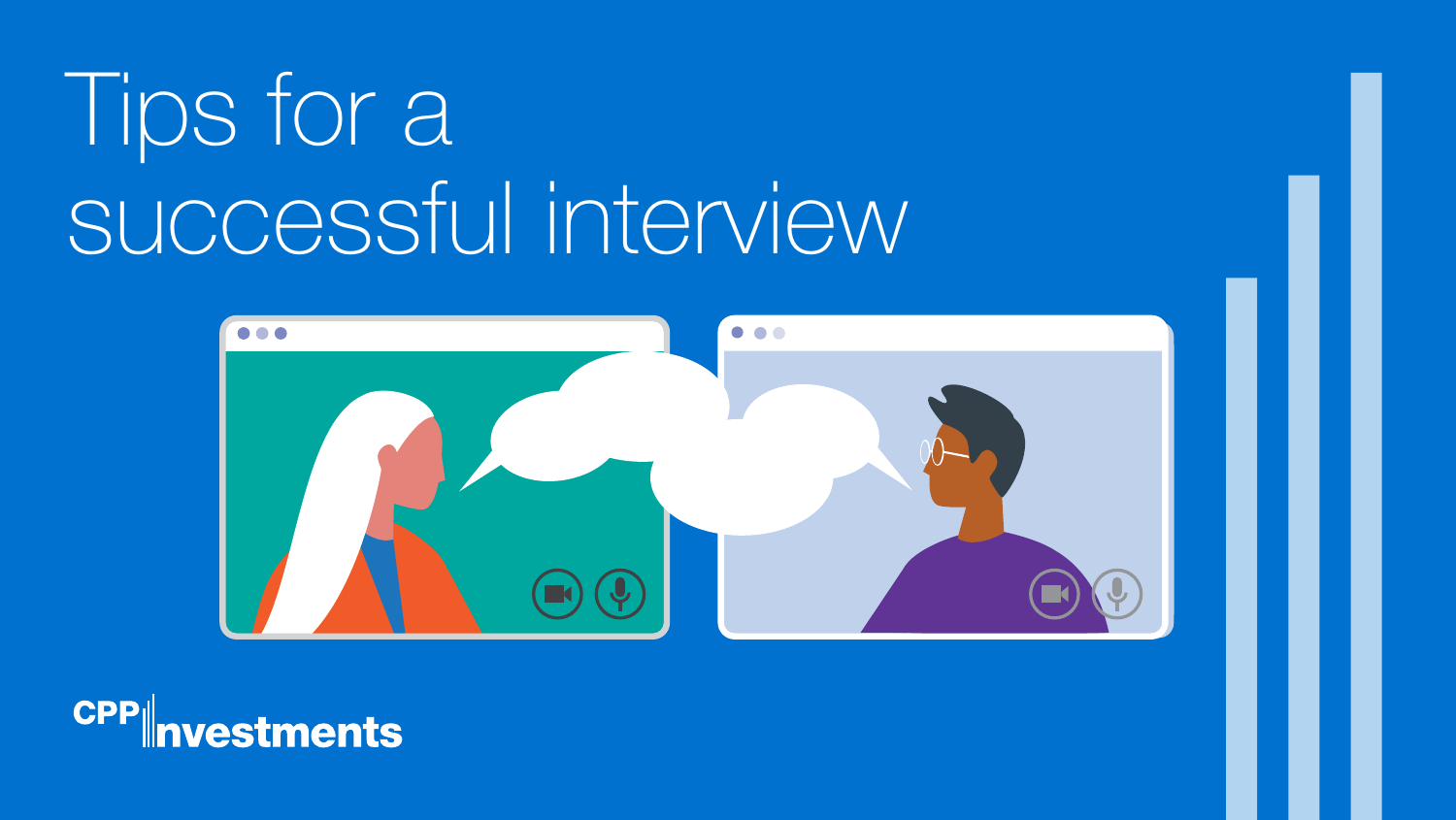#### Research the company and interviewers

- Research helps you fully prepare and craft meaningful questions that demonstrate you're truly interested in a job opportunity.
- Research helps you gain insights into a company's purpose, culture and leadership.
- Research the people who will interview you; it will help you feel more comfortable speaking with them.

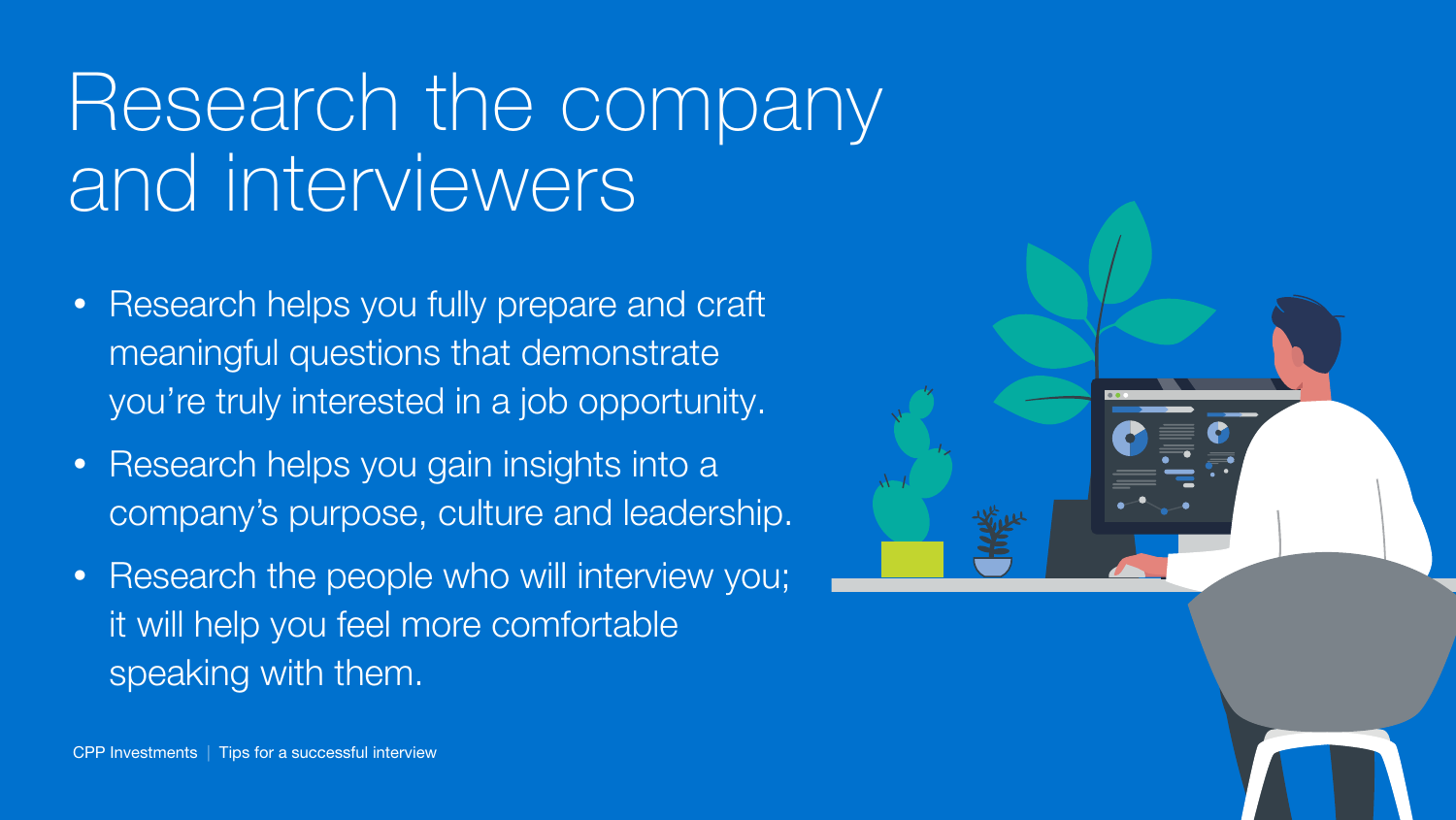#### How to formulate a response: the SHARE Model

- Take 30 seconds to structure your thoughts using the model.
- Write down the question, write down SHARE vertically and quickly write down a few points for each section that you'll address.
- Then...be confident and speak to it. You can't get lost in story telling if you use this model. Try it!

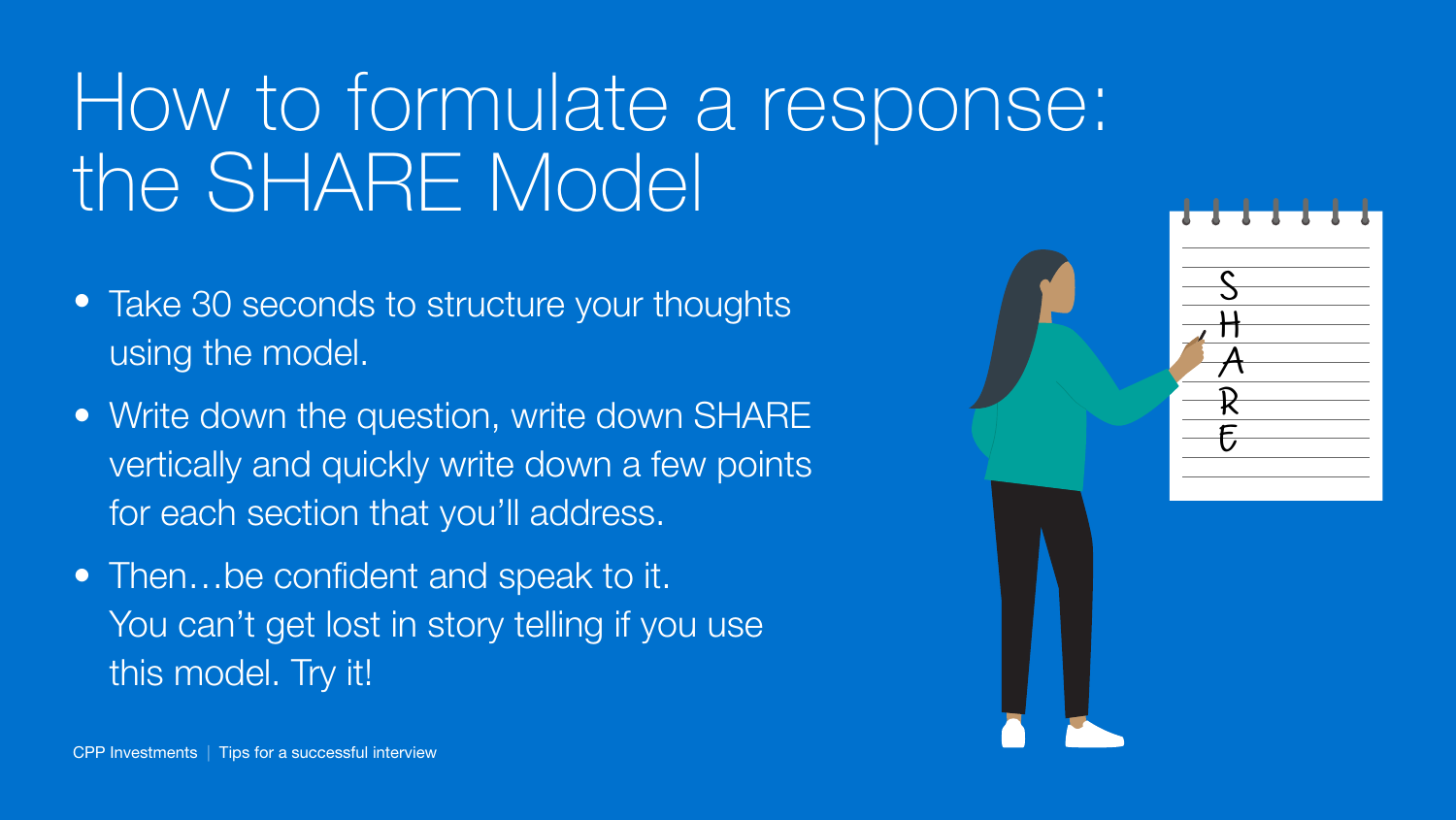#### The SHARE Model



**SITUATION:** What was the situation? Who was involved? When did you get involved? What was your role?



**HINDRANCE:** Was this hard for you? Why or why not? If yes, what was challenging?



ACTION: What did you do? What did you say? What was going through your mind at the time?



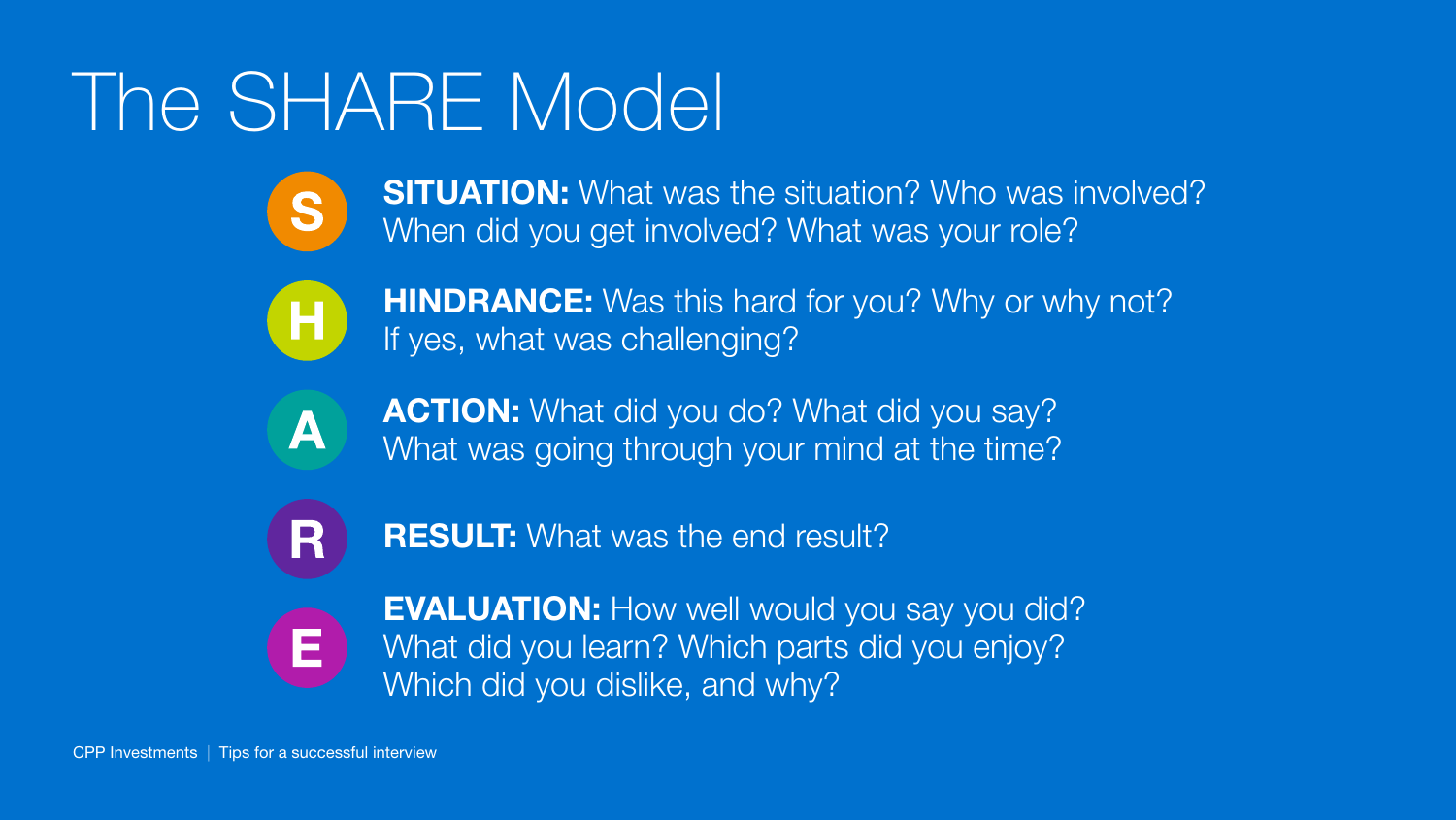#### Structure your thoughts before answering

- The SHARE Model helps you organize your thoughts when answering behavioral questions.
- Be concise but give enough detail to keep the conversation going.
- It's okay to pause and collect your thoughts before answering.
- Bring a notebook and pen to write down key question points to help you stay on track.

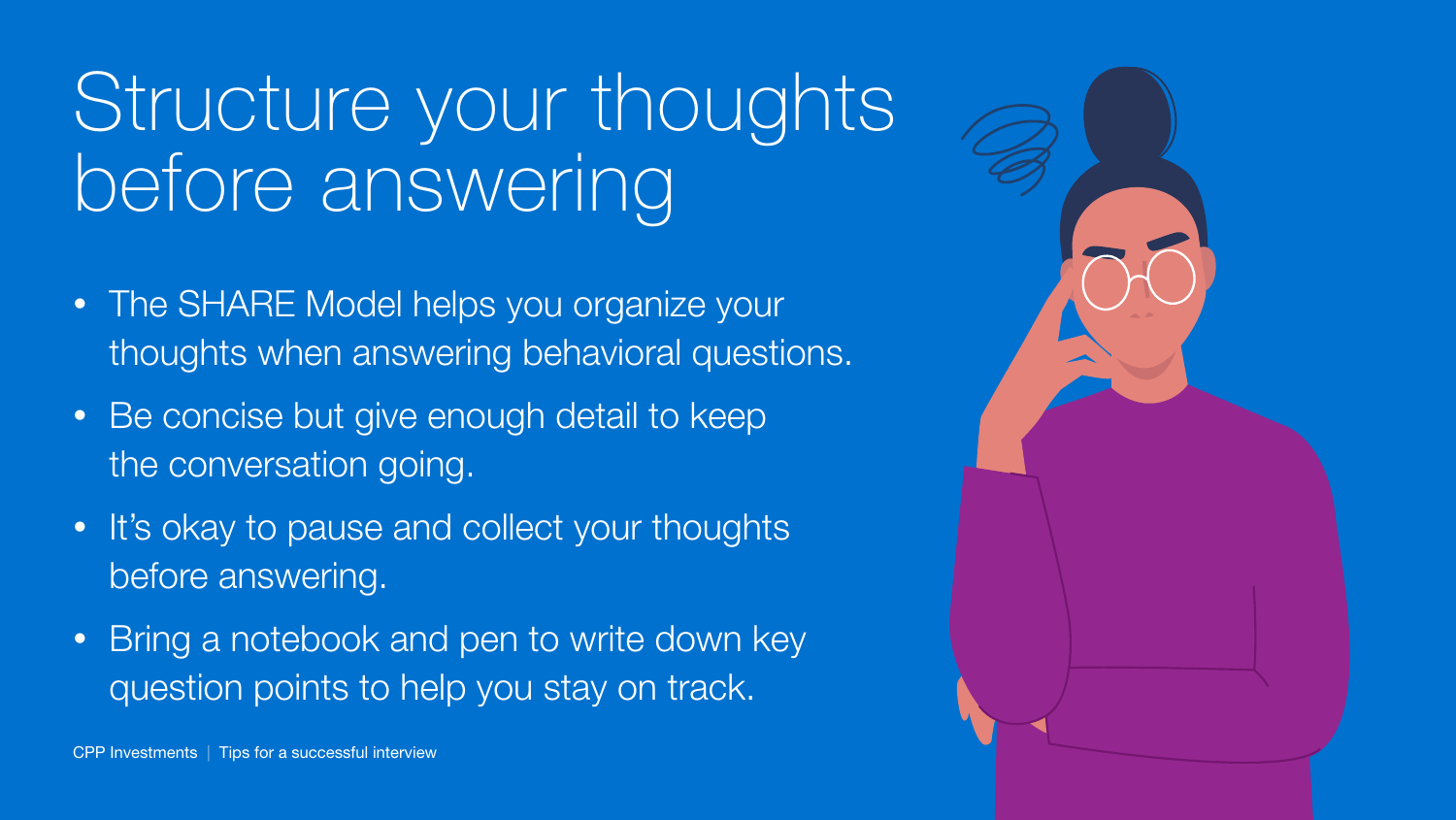#### Try your best, even if you don't know the answer

- Share your thought process out loud even if you don't have the perfect response, you may be on the right track and get credit for reasoning out an answer.
- Remain calm, don't give up and try to connect with the interviewer.

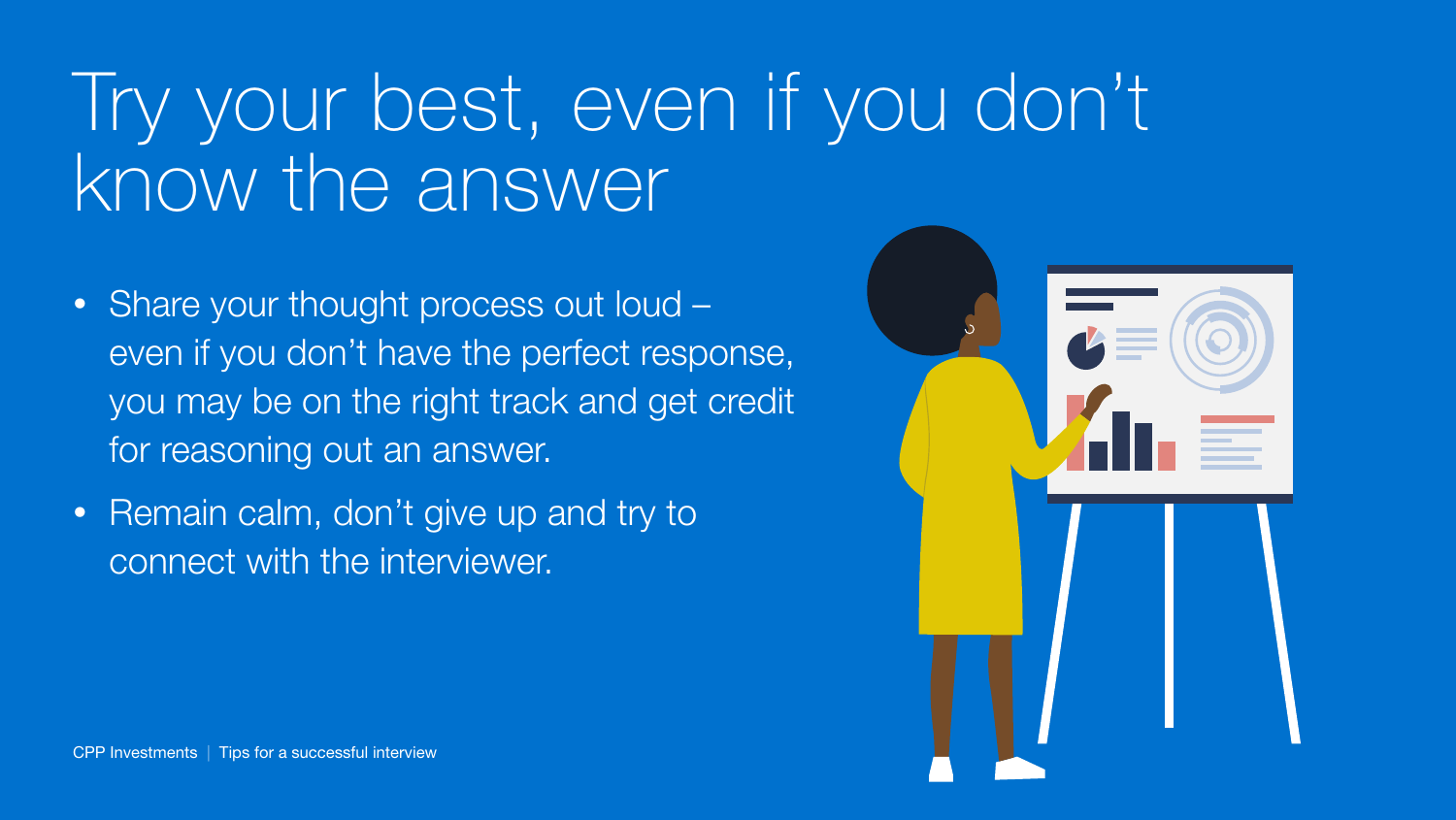### When needed, ask for clarifications

- Don't be afraid to ask for clarifications on questions, or definitions for terms you are not familiar with.
- Ask the interviewer to repeat any information you may have missed to get back on track.

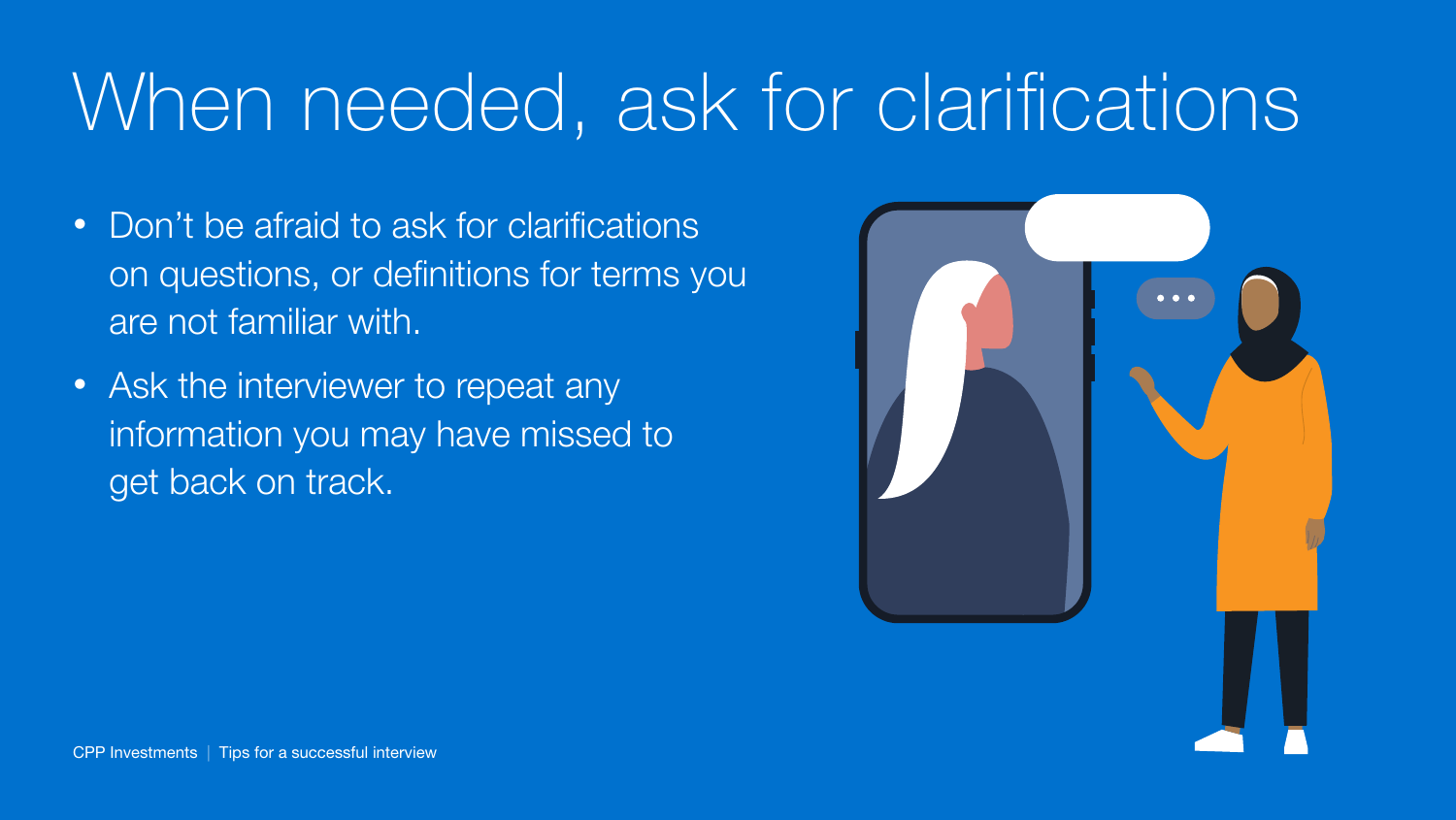#### Ask well-thought-out questions at the end of the interview

- Demonstrates your desire to learn more about the role and company.
- Allows you to share some things you found interesting during your research.
- Helps you understand how our values align with yours.

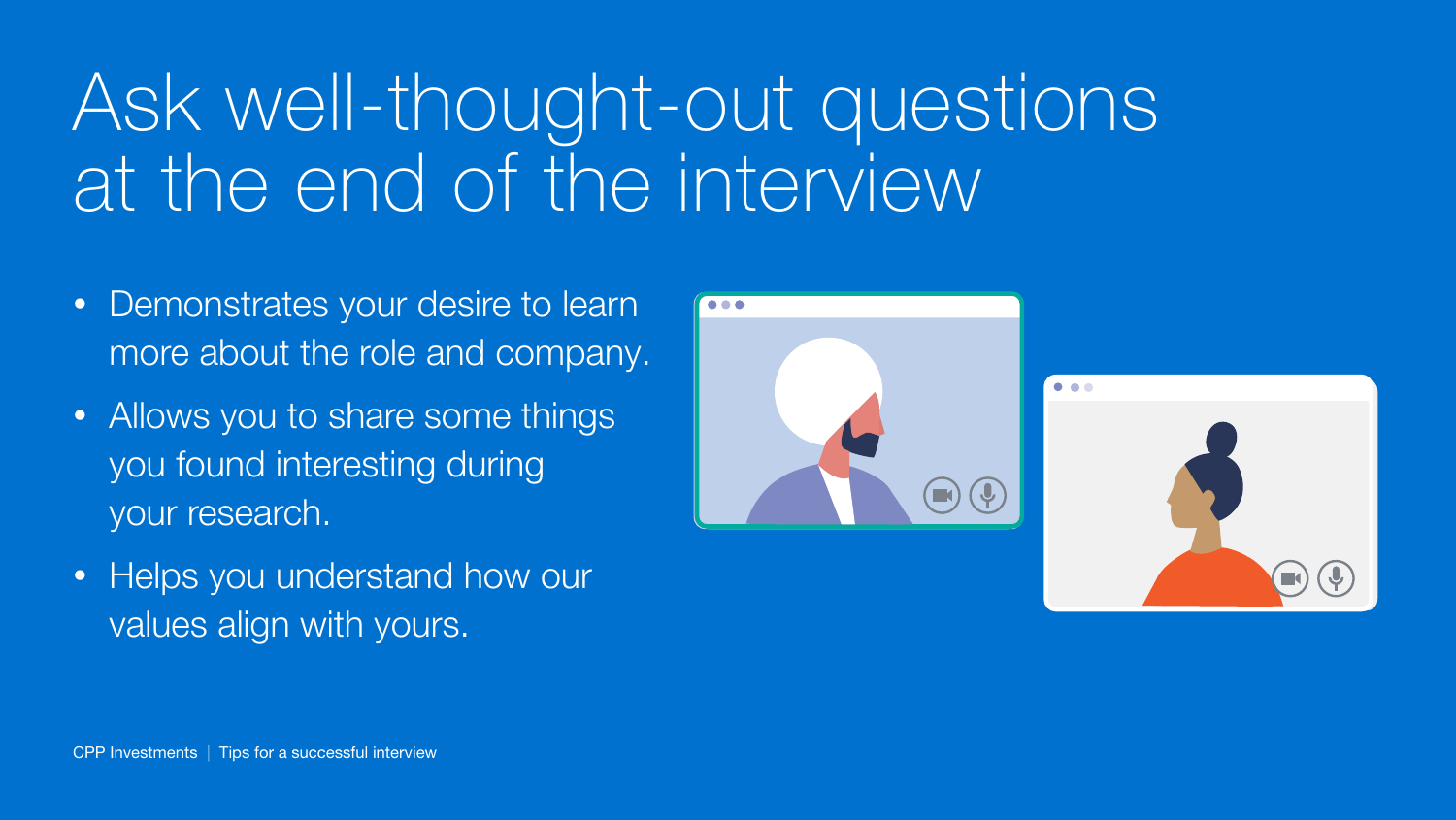## Virtual interviewing tips

- Set up a dedicated space for your interview to help you focus.
- Mention any potential distractions at the beginning of the interview (shared space, pets, construction noise).
- Refer to your notes if you need to but don't read across the monitor.
- Have a backup plan in case of technical difficulties.